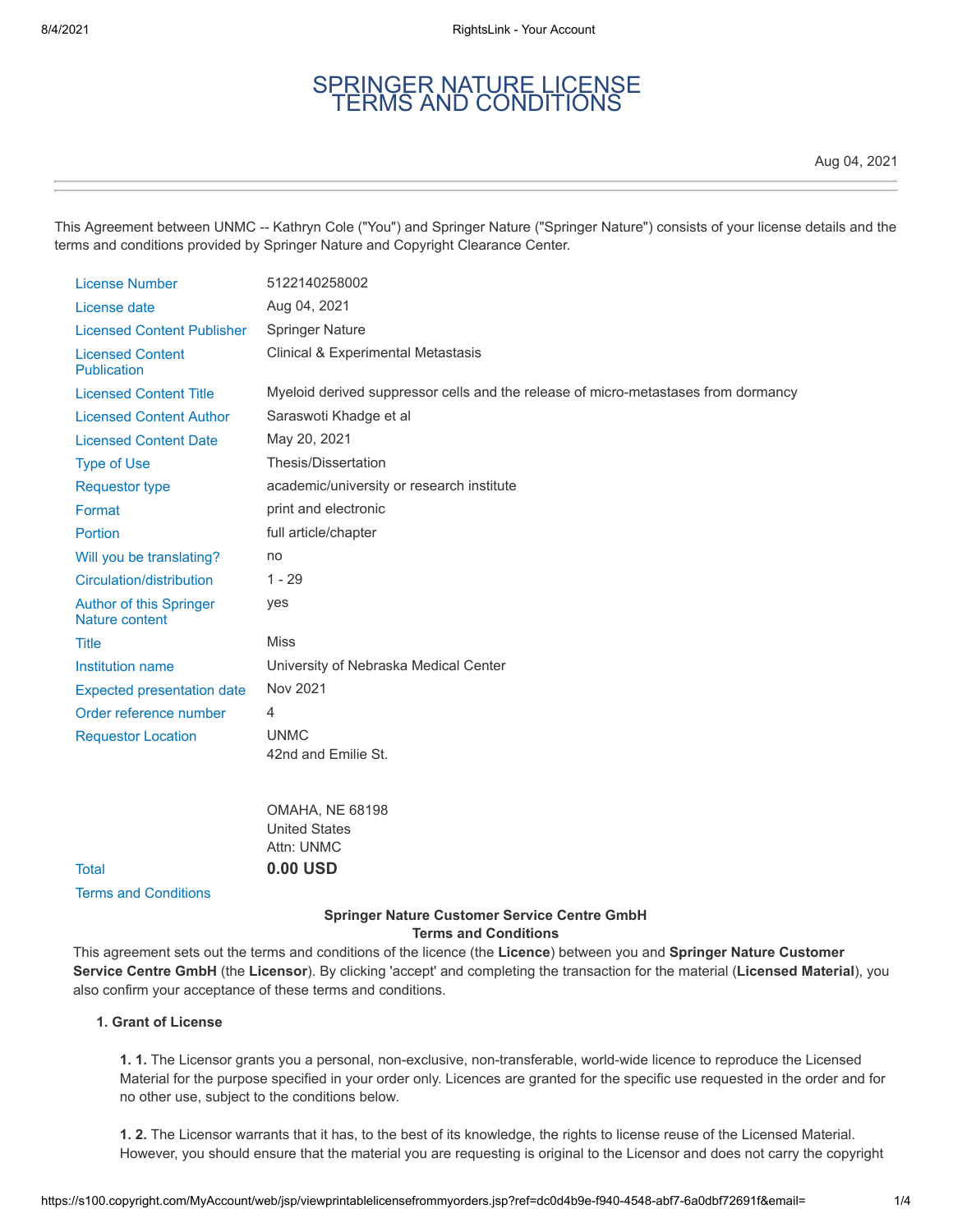of another entity (as credited in the published version).

**1. 3.** If the credit line on any part of the material you have requested indicates that it was reprinted or adapted with permission from another source, then you should also seek permission from that source to reuse the material.

## **2. Scope of Licence**

**2. 1.** You may only use the Licensed Content in the manner and to the extent permitted by these Ts&Cs and any applicable laws.

**2. 2.** A separate licence may be required for any additional use of the Licensed Material, e.g. where a licence has been purchased for print only use, separate permission must be obtained for electronic re-use. Similarly, a licence is only valid in the language selected and does not apply for editions in other languages unless additional translation rights have been granted separately in the licence. Any content owned by third parties are expressly excluded from the licence.

**2. 3.** Similarly, rights for additional components such as custom editions and derivatives require additional permission and may be subject to an additional fee. Please apply to [Journalpermissions@springernature.com](mailto:Journalpermissions@springernature.com)[/bookpermissions@springernature.com](mailto:bookpermissions@springernature.com) for these rights.

**2. 4.** Where permission has been granted **free of charge** for material in print, permission may also be granted for any electronic version of that work, provided that the material is incidental to your work as a whole and that the electronic version is essentially equivalent to, or substitutes for, the print version.

**2. 5.** An alternative scope of licence may apply to signatories of the [STM Permissions Guidelines,](http://www.stm-assoc.org/intellectual-property/permissions/permissions-guidelines/) as amended from time to time.

## **3. Duration of Licence**

**3. 1.** A licence for is valid from the date of purchase ('Licence Date') at the end of the relevant period in the below table:

| <b>Scope of Licence</b> | <b>IDuration of Licence</b>                       |
|-------------------------|---------------------------------------------------|
| IPost on a website      | <b>12 months</b>                                  |
| <b>IPresentations</b>   | <b>12 months</b>                                  |
| Books and journals      | Lifetime of the edition in the language purchased |

## **4. Acknowledgement**

**4. 1.** The Licensor's permission must be acknowledged next to the Licenced Material in print. In electronic form, this acknowledgement must be visible at the same time as the figures/tables/illustrations or abstract, and must be hyperlinked to the journal/book's homepage. Our required acknowledgement format is in the Appendix below.

## **5. Restrictions on use**

**5. 1.** Use of the Licensed Material may be permitted for incidental promotional use and minor editing privileges e.g. minor adaptations of single figures, changes of format, colour and/or style where the adaptation is credited as set out in Appendix 1 below. Any other changes including but not limited to, cropping, adapting, omitting material that affect the meaning, intention or moral rights of the author are strictly prohibited.

**5. 2.** You must not use any Licensed Material as part of any design or trademark.

**5. 3.** Licensed Material may be used in Open Access Publications (OAP) before publication by Springer Nature, but any Licensed Material must be removed from OAP sites prior to final publication.

## **6. Ownership of Rights**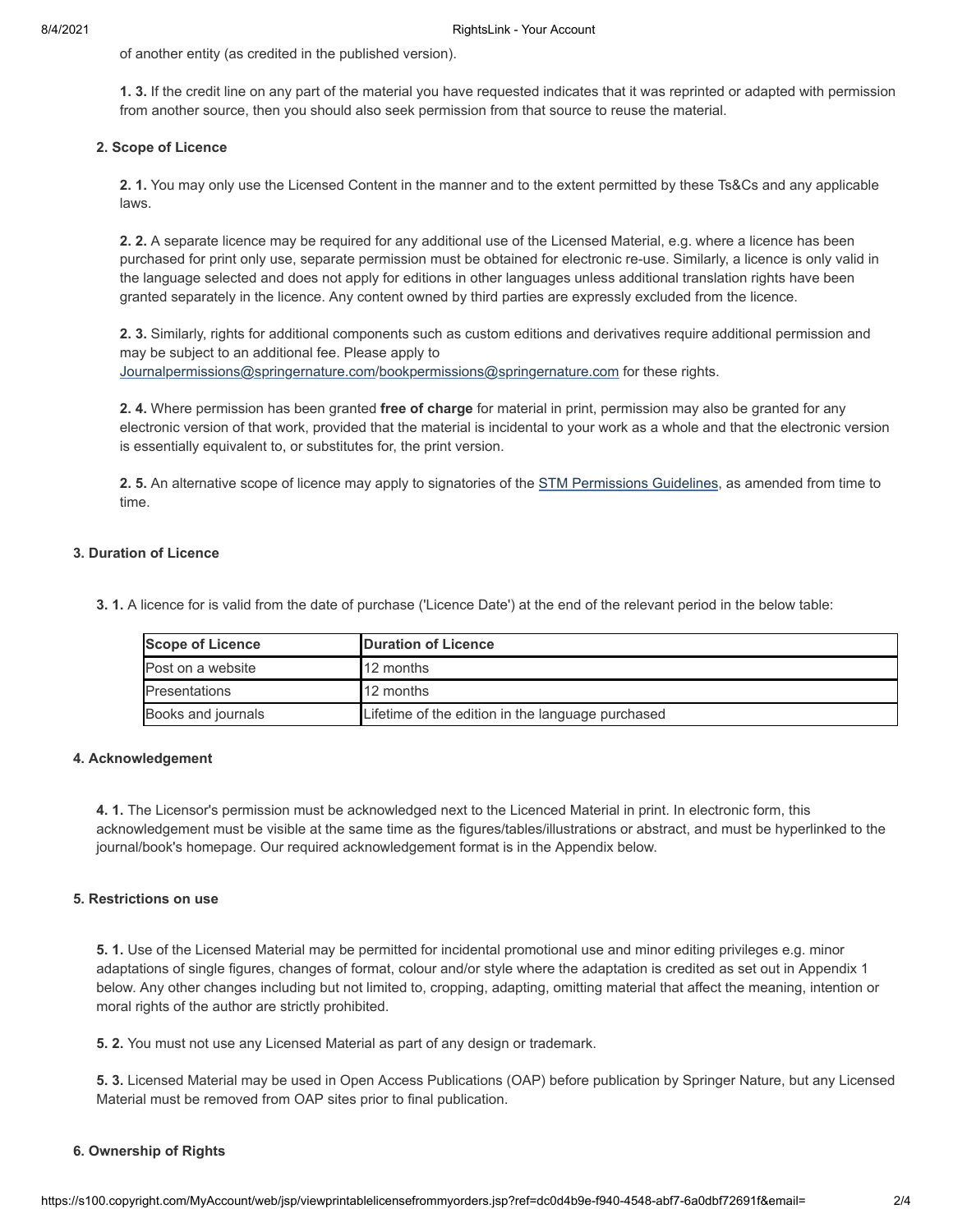**6. 1.** Licensed Material remains the property of either Licensor or the relevant third party and any rights not explicitly granted herein are expressly reserved.

## **7. Warranty**

IN NO EVENT SHALL LICENSOR BE LIABLE TO YOU OR ANY OTHER PARTY OR ANY OTHER PERSON OR FOR ANY SPECIAL, CONSEQUENTIAL, INCIDENTAL OR INDIRECT DAMAGES, HOWEVER CAUSED, ARISING OUT OF OR IN CONNECTION WITH THE DOWNLOADING, VIEWING OR USE OF THE MATERIALS REGARDLESS OF THE FORM OF ACTION, WHETHER FOR BREACH OF CONTRACT, BREACH OF WARRANTY, TORT, NEGLIGENCE, INFRINGEMENT OR OTHERWISE (INCLUDING, WITHOUT LIMITATION, DAMAGES BASED ON LOSS OF PROFITS, DATA, FILES, USE, BUSINESS OPPORTUNITY OR CLAIMS OF THIRD PARTIES), AND

WHETHER OR NOT THE PARTY HAS BEEN ADVISED OF THE POSSIBILITY OF SUCH DAMAGES. THIS LIMITATION SHALL APPLY NOTWITHSTANDING ANY FAILURE OF ESSENTIAL PURPOSE OF ANY LIMITED REMEDY PROVIDED HEREIN.

## **8. Limitations**

**8. 1.** *BOOKS ONLY:*Where **'reuse in a dissertation/thesis'** has been selected the following terms apply: Print rights of the final author's accepted manuscript (for clarity, NOT the published version) for up to 100 copies, electronic rights for use only on a personal website or institutional repository as defined by the Sherpa guideline ([www.sherpa.ac.uk/romeo/\)](http://www.sherpa.ac.uk/romeo/).

**8. 2.** For content reuse requests that qualify for permission under the [STM Permissions Guidelines,](https://www.stm-assoc.org/2020_09_30_STM_Permission_Guidelines_2020.pdf) which may be updated from time to time, the STM Permissions Guidelines supersede the terms and conditions contained in this licence.

## **9. Termination and Cancellation**

**9. 1.** Licences will expire after the period shown in Clause 3 (above).

**9. 2.** Licensee reserves the right to terminate the Licence in the event that payment is not received in full or if there has been a breach of this agreement by you.

## **Appendix 1 — Acknowledgements:**

## **For Journal Content:**

Reprinted by permission from [**the Licensor**]: [**Journal Publisher** (e.g. Nature/Springer/Palgrave)] [**JOURNAL NAME**] [**REFERENCE CITATION** (Article name, Author(s) Name), [**COPYRIGHT**] (year of publication)

## For **Advance Online Publication papers:**

Reprinted by permission from [**the Licensor**]: [**Journal Publisher** (e.g. Nature/Springer/Palgrave)] [**JOURNAL NAME**] [**REFERENCE CITATION** (Article name, Author(s) Name), [**COPYRIGHT**] (year of publication), advance online publication, day month year (doi: 10.1038/sj.[JOURNAL ACRONYM].)

## **For Adaptations/Translations:**

Adapted/Translated by permission from [**the Licensor**]: [**Journal Publisher** (e.g. Nature/Springer/Palgrave)] [**JOURNAL NAME**] [**REFERENCE CITATION** (Article name, Author(s) Name), [**COPYRIGHT**] (year of publication)

## **Note: For any republication from the British Journal of Cancer, the following credit line style applies:**

Reprinted/adapted/translated by permission from [**the Licensor**]: on behalf of Cancer Research UK: : [**Journal Publisher** (e.g. Nature/Springer/Palgrave)] [**JOURNAL NAME**] [**REFERENCE CITATION** (Article name, Author(s) Name), [**COPYRIGHT]** (year of publication)

## For **Advance Online Publication** papers:

Reprinted by permission from The [**the Licensor**]: on behalf of Cancer Research UK: [**Journal Publisher** (e.g. Nature/Springer/Palgrave)] [**JOURNAL NAME**] [**REFERENCE CITATION** (Article name, Author(s) Name), [**COPYRIGHT**] (year of publication), advance online publication, day month year (doi: 10.1038/sj.[JOURNAL ACRONYM])